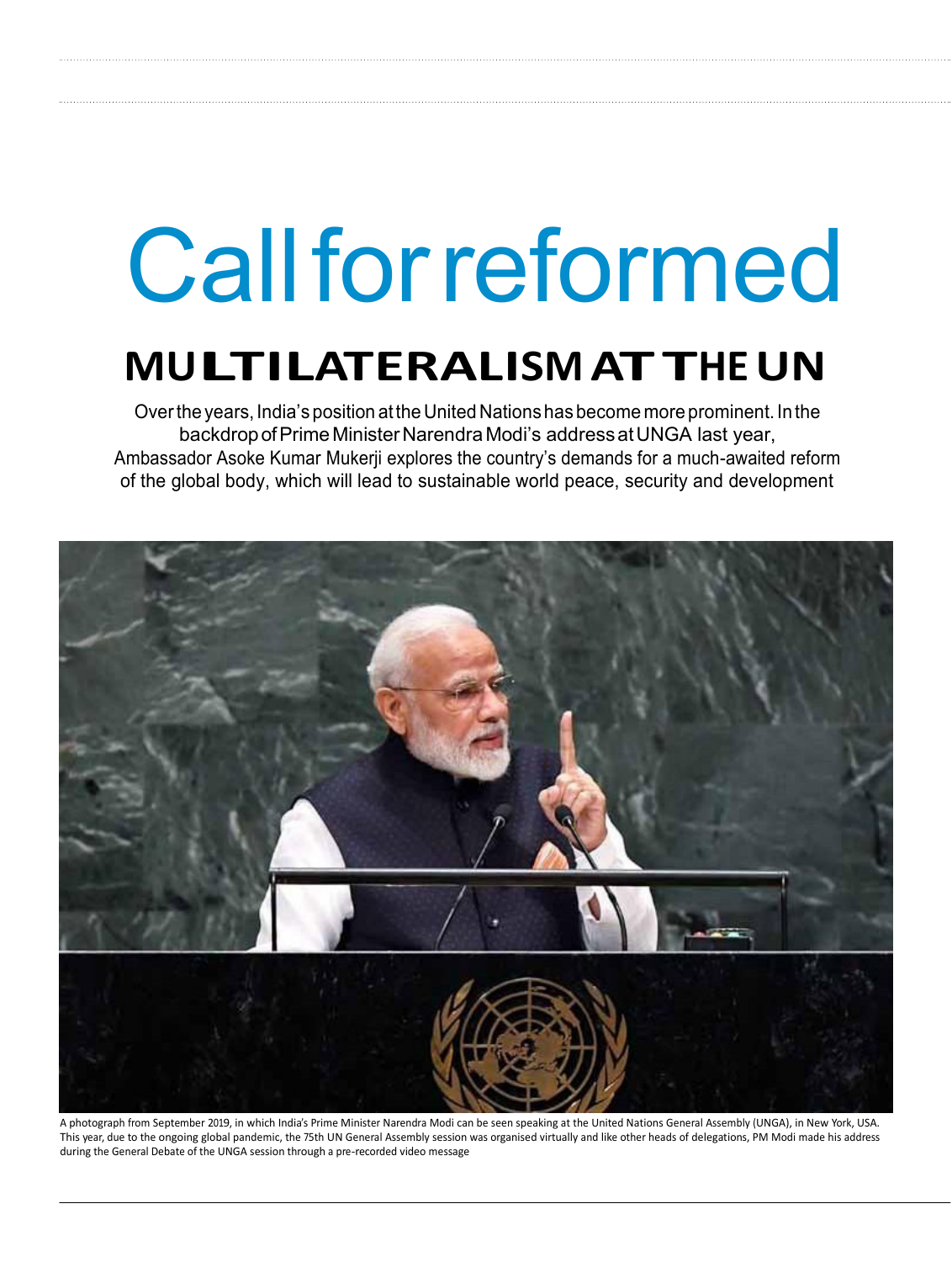

A screengrab of PM Modi's recorded video speech for the virtual UNGA session, held between September 15 and 30, 2020

**I**<br> **I**<br> **I**<br> **I**<br> **I**<br> **I**<br> **I**<br> **I** ndia's Prime Minister Narendra Modi reasserted the country's commitment to the United Nations (UN) during the 75th anniversary commemorative events of the world body held last year. Three major themes resonated in his repeated calls for "reformed multilateralism". These were the urgent need to complete the process of democratisation of decisionmaking in the UN Security Council (UNSC); the positioning of development issues at

the forefront of the work of the UN; and transforming the functioning of the UN into a multi-stakeholder body to enable it to respond effectively to the challenges it faces.

The call for "reformed multilateralism" has become an integral part of India's foreign policy, seeking to maximise the country's participation in the multilateral system to accelerate its transformation into one of the major powers of the 21st century. India has contributed significantly to creating

### **IN ITS JOURNEY TOWARDS PROGRESS, INDIA WANTS TO LEARN FROM THE WORLD AS WELL AS SHARE ITS OWN EXPERIENCES WITH THE WORLD**

**Narendra Modi**  Prime Minister of India

#### *The first UNGA virtual session*

Every September, member states have met in the legendary General Assembly Hall at the UN headquarters in New York for the annual session and its highly visible general debate. The modalities of the 75th session were very different. This year, because of the pandemic, world leaders stayed away and shared pre-recorded videos of their speeches to be broadcast.

The hall, however, was not empty, as the videos were introduced by a representative of each country, who was physically present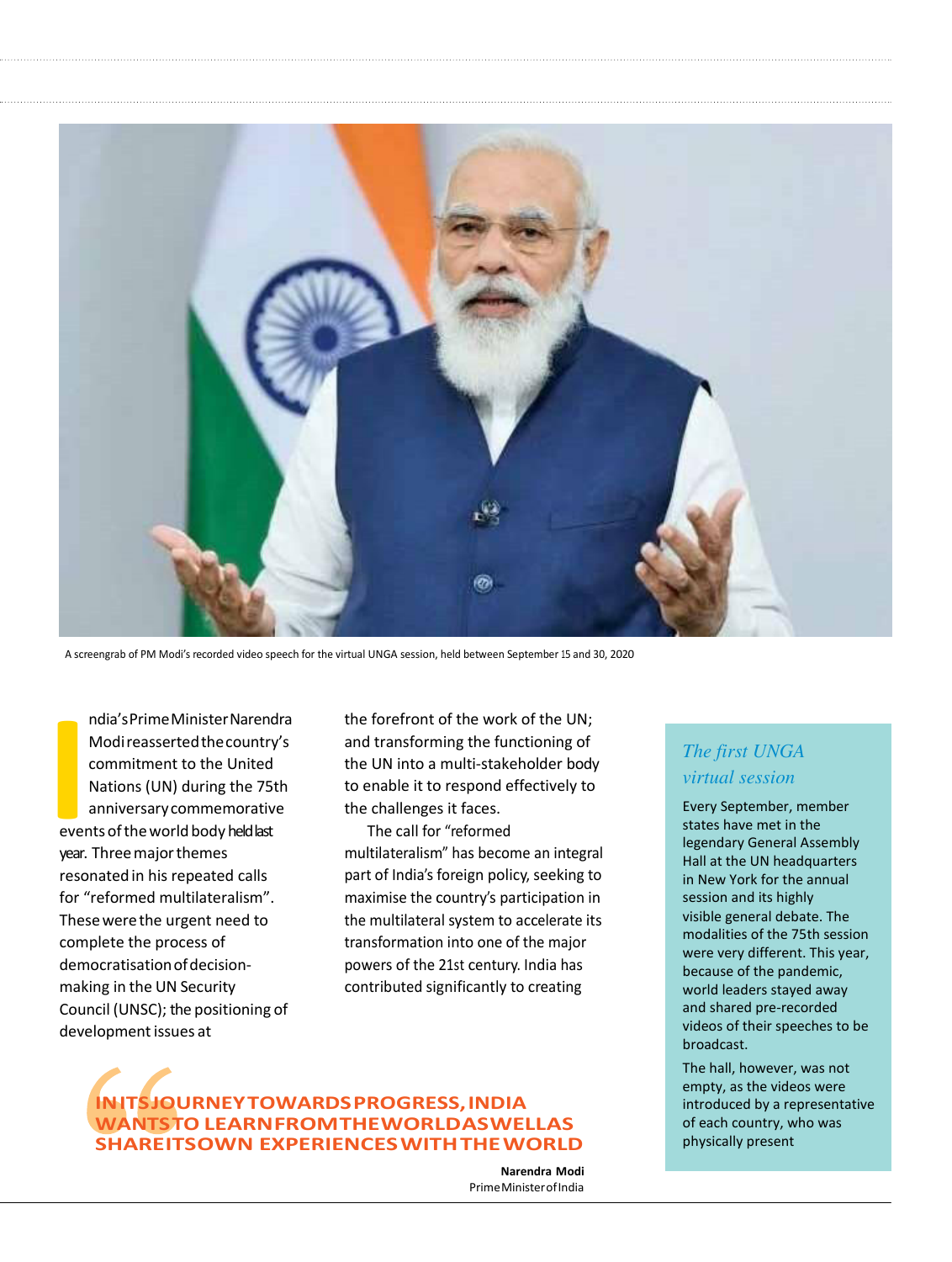

During his speech, the Prime Minister recalled that India has contributed over 240,000 troops in more than 50 UN missions, with Indian soldiers suffering the maximum number of casualties among UN peacekeepers. **(Right)**  A contingent of the Indian Army that is a part of the UN peacekeeping forces

#### **Indian Army's contribution to the UN Peacekeeping Force**

**The Indian Army is the largest troop contributor to United Nations Peacekeeping Missions, which maintain stability and negotiate peace settlement in turbulent regions of the world.** 

- 240,000 Indians have served in 50 of the 71 UN peacekeeping missions established around the world since 1948
- India has a long tradition of sending women on UN peacekeeping missions
- In 2007, India became the first country to deploy an all-women contingent to a UN peacekeeping mission
- Indian peacekeepers have served in some of the most physically demanding and harshest environments, including South Sudan
- More than 160 Indian peacekeepers have paid the ultimate price in service to global peace, losing their lives serving under the UN flag

Source: https://news.un.org/en/gallery/541602

the contemporary multilateral system. A century ago, over 1.3 millionIndian soldiers volunteered to serve in the victorious Allied armies that secured victory in the First World War, enabling India to sign the 1919 Treaty of Versailles and become a founder-member of the League of Nations. Over 2.5 million Indian soldiers volunteered to fight with the Allied armies during the Second World War, enabling India to sign the 1942 Washington "Declaration by United Nations" and subsequently the UN Charter in June 1945 in San Francisco. As a country with onesixth of the world's population and a thriving democracy, India is a major stakeholder in a functional multilateral system.

Following his call for a multilateral approach to achieve sustainable peace and prosperity at the High-Level meeting of the UN's Economic and Social Council (ECOSOC) on July 17, 2020, Prime Minister Modi made a strong pitch for reformed multilateralism "that reflects today's realities, gives voice to all the stakeholders, addresses contemporary challenges, and focuses on human welfare" at the UN's 75th anniversary summit on September 21, 2020. The Prime Minister's speech at the general debate of the UN General Assembly (UNGA) on September 26, 2020, provided the contours of India's vision of "reformed multilateralism".

At the core of this vision is India's belief that UN member-states "cannot fight today's challenges with outdated structures. Without comprehensive reforms, the UN faces a crisis of confidence." The only UN structure that obstructs the democratic principle of taking decisions by consensus or majority voting is the UNSC, where the veto powers of its five self-selected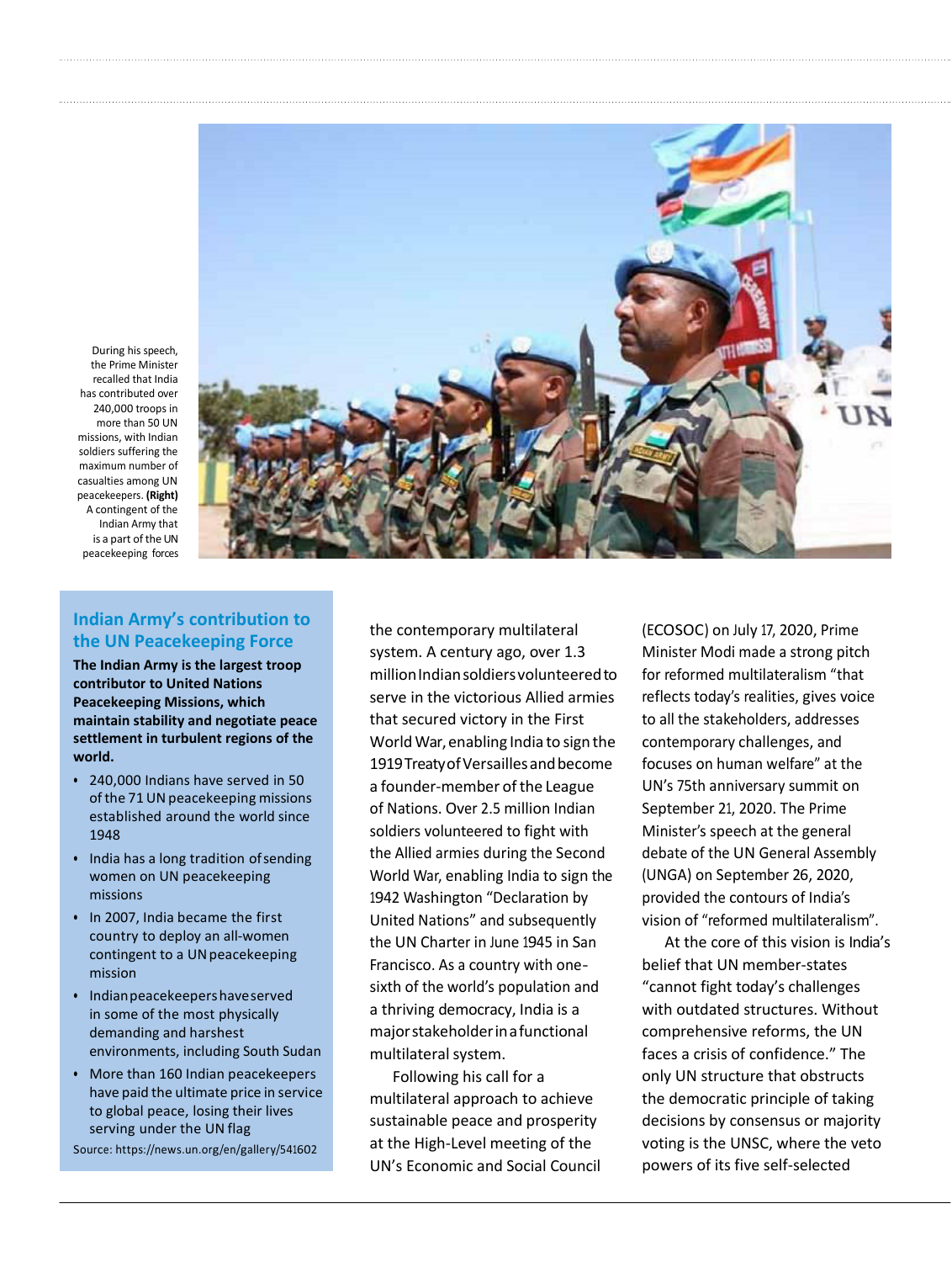India was set to become an elected member of the United Nations Security Council for a two-year term, starting from January 2021. PM Modi said that the country "will not hesitate to raise voice against the enemies of humanity, human race and human values"

permanent members overrides democratic decision-making.

The Prime Minister castigated the UNSC for failing to prevent conflicts, including civil wars, and terrorist attacks resulting in the deaths of many ordinary human beings, including hundreds of thousands of children. Millions of people uprooted by conflicts have become refugees. He said that this has happened despite the significant contributions made by many UN memberstates to the UNSC to help maintain peace and security. The Prime Minister recalled that India has contributed over 240,000 troops in more than 50 UN missions, with India's brave soldiers suffering the maximum number of casualties among UN peacekeepers.

In June 2020, India obtained 184 out of 193 votes in the UNGA to be elected to a two-year term in the UNSC for 2021-22. This marked the eighth time since 1949 that over two-thirds of the UNGA has endorsed India's credentials to be elected to the UNSC. The Prime Minister pointed out that "the people of India have been waiting for a long time for the completion of the reforms of the United Nations". He asked: "Today, the people of India are concerned whether this reformprocess will ever reach its logical conclusion. For how long will India be kept out of the decision-making structures of the United Nations?"

Inhis remarks at the 75th anniversary summit, the Prime Minister referred to the **PM Modi's virtual address at UNITED NATIONS GENERAL ASSEMBLY 2020**

**PM Modi made a 22-MINUTe long speech in Hindi.**

"Even during these very difficult times of a raging pandemic, the pharma industry of India has sent essential medicines to more than 150 countries. India's vaccine production and delivery capacity will be used to help all humanity in fighting this crisis.



"For how long will India be kept out of the decisionmaking structures of the United Nations? A country, which is the largest democracy of the world...How long would a country have to wait particularly when the changes happening in that country affect a large part of the world?"

> "If century changes andwedon't, then strength to bring changes becomes weak. If we assess the last 75 years of the United Nations, we see several achievements. But...there are also several instances that point to a serious need for introspection for the **United Nations.'**

> > **Contractor**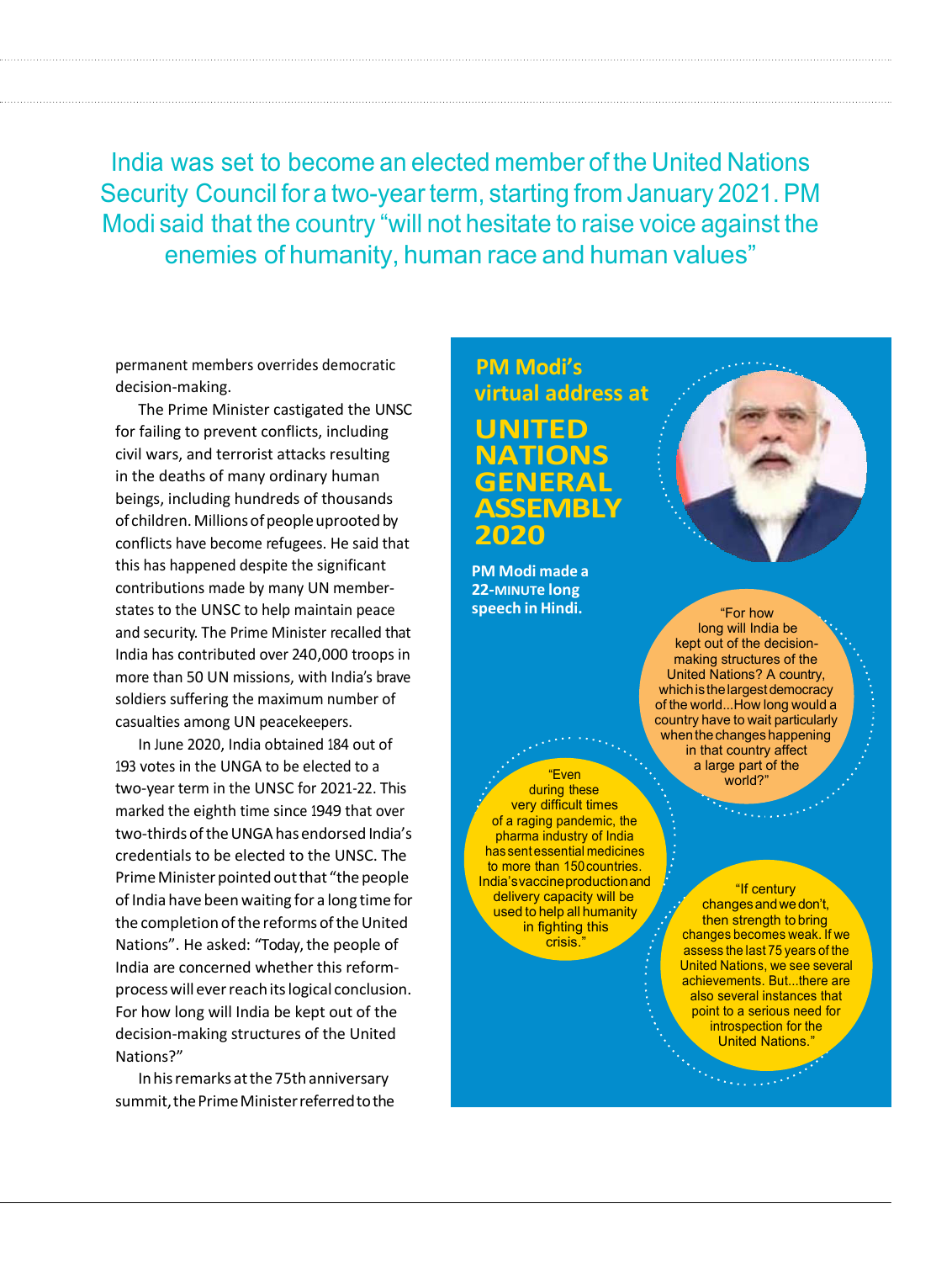"far-reaching" declaration adopted by world leaders and cautioned that unless the UN was comprehensively reformed, the vision of the declaration "in preventing conflict, in ensuring development, in addressing climate change, in reducing inequalities, and in leveraging digital technologies" would remain unfulfilled.

India's call for reformed multilateralism focuses on the interlinkage between peace, security, and development. An ineffective UNSC jeopardises India's national efforts to achieve Agenda 2030's Sustainable Development Goals (SDGs). The relevance of this observation for the work of the UN in the decade ahead was illustrated by the Prime Minister's reference to some of India's major development initiatives implemented since 2015. Showing how the UN member-states can "reform-performtransform", the Prime Minister listed

#### **REFORM IN THE RESPONSES, IN THE PROCESSES, IN THE CHARACTER OF THE UNITED NATIONS IS THE NEED OF THE HOUR**

**Narendra Modi** Prime Minister of India

the "transformational changes" in India over the past five years that had enabled hundreds of millions of people to enter the formal financial sector, become free from open defecation, and get access to free healthcare services. The empowerment of women through promotion of entrepreneurship and leadership, access to micro-financing and paid maternity leave were integral to India's non-discriminatory development policies. India was "one of the leaders in digital transactions", PM Modi said, and the policy of "Self-Reliant India" would become a force multiplier of the global economy after the current Covid-19 pandemic is over.



A file photograph of Prime Minister Narendra Modi addressing UNGA for the first time on September 27, 2014, where he made his historic and successful proposal for the UN to declare June 21 every year as the International Day of Yoga. This illustrates a multiple stakeholder approach to reform multilateralism